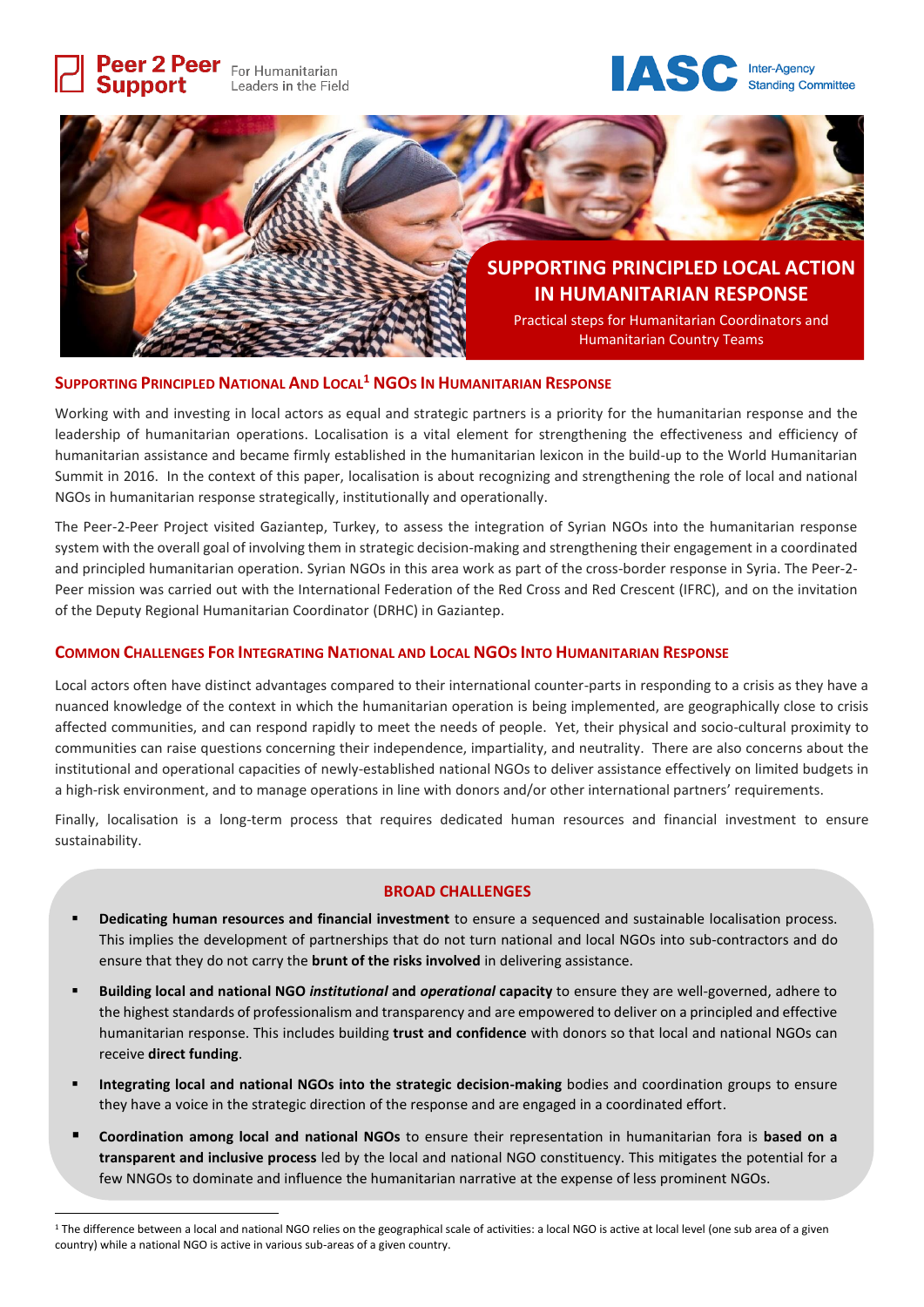

# **RECOMMENDATIONS FOR HCS AND HCTS TO STRENGTHEN LOCALISATION**

## **BUILD THE INSTITUTIONAL AND OPERATIONAL / STAFF CAPACITIES OF LOCAL AND NATIONAL NGOS**

- Develop a comprehensive and contextualized programme in the country language to build national and local NGOs' institutional and operational capacities that relate to the 'business' side of an NGO such as governance structures, financial management, reporting on funding and project implementation; and operationally to deliver assistance effectively, transparently, based on need, and in accordance with humanitarian principles.
- Coordinate training between organisations and clusters through a common platform to minimise duplication and gaps.

## **DEDICATE RESOURCES AND CAPACITIES WITHIN INTERNATIONAL ORGANIZATIONS TO SUPPORT LOCALISATION**

- Dedicate human resources within UN Agencies and international NGOs to support partnership approaches and localisation processes.
- Recruit dedicated National NGO coordination officers within OCHA.
- Cluster Lead Agencies to engage with national and local NGOs and ensure dialogue with the humanitarian leadership and coordination structures (Humanitarian Liaison Group (HLG)<sup>2</sup> and cluster system).
- Fully use interpretation, translation and other mechanisms to overcome language challenges to ensure full participation of national and local NGOs in coordination fora.
- Use country based pool funds as a possible inception source of funding.

#### **INTEGRATE NATIONAL AND LOCAL NGOS IN THE LEADERSHIP AND COORDINATION OF THE RESPONSE**

- Include national/local NGOs in the Humanitarian Country Team (or equivalent leadership body) and ensure their representation is based on a transparent and inclusive election process led by the national/local NGO constituency.
- Encourage and incentivise cluster participation for national NGOs to better integrate into the cluster system.
	- Establish national NGO co-coordinators alongside international coordinators.
	- Hold cluster meetings in the local language to encourage participation.
	- Utilise simultaneous translation technology.

 $\overline{a}$ 

- Condition access to pooled funds with cluster participation.
- Support national platforms or networks to facilitate national NGO coordination, information sharing, and engagement with the international humanitarian system.

## **CONTEXTUALISE THE HUMANITARIAN APPROACH TO THE LOCAL CONTEXT**

- Develop (in close consultation with the humanitarian community and especially national and local NGOs), circulate and make humanitarian and non-humanitarian stakeholders aware of context-specific guidelines and principles of conduct that support NGO delivery of aid.
- **•** Provide specific trainings and awareness-raising sessions on the contextualized humanitarian guidelines.

<sup>&</sup>lt;sup>2</sup> The Humanitarian Liaison Group (HLG) is the senior leadership body of the cross-border response in Gaziantep. It is the equivalent of a Humanitarian Country Team (HCT) in other countries.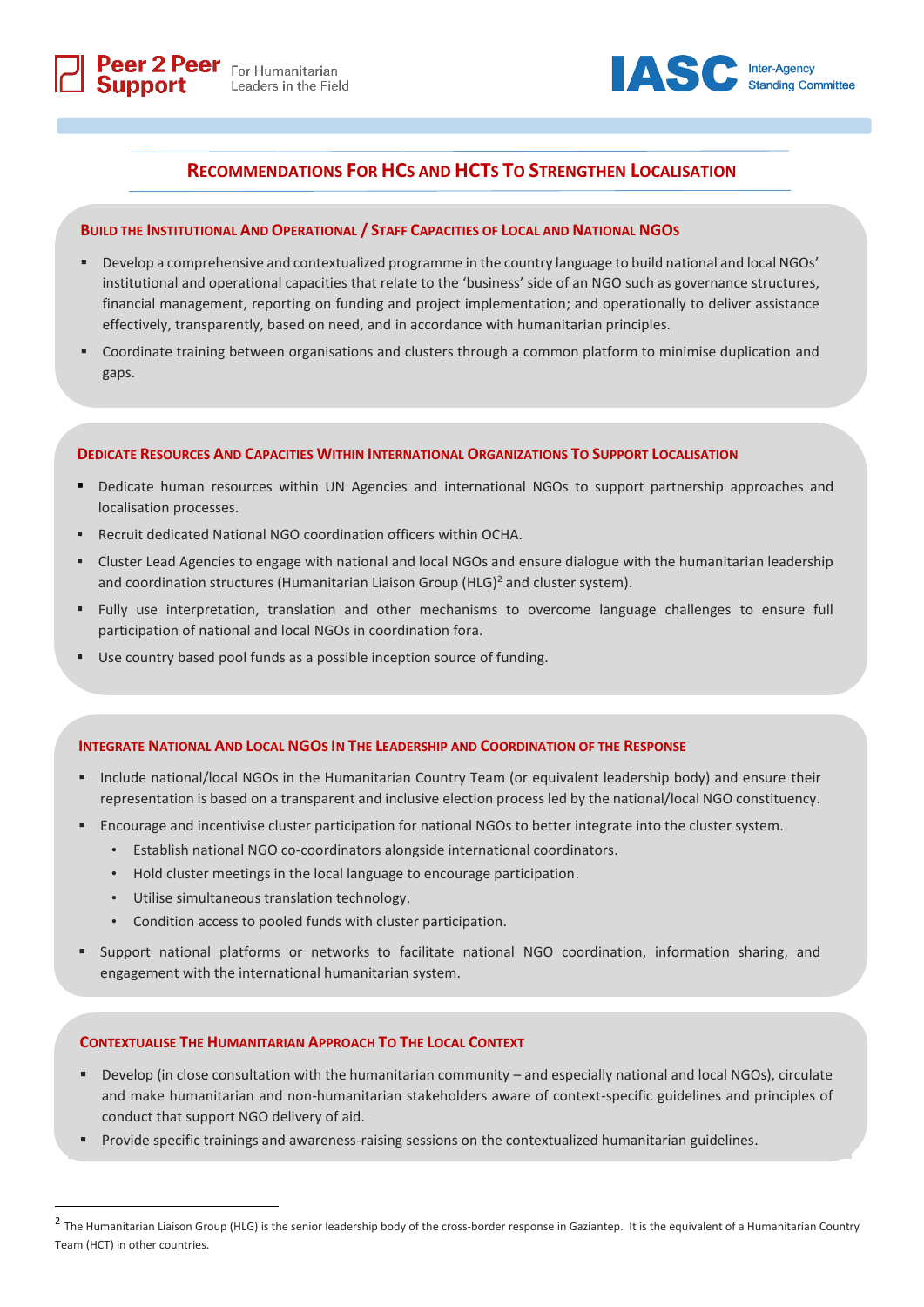



# **BACKGROUND: CROSS-BORDER OPERATIONS FROM TURKEY INTO SYRIA**

Since the Syrian conflict began in 2011, cross-border operations have been used to deliver assistance to parts of Syria that cannot be reached from the operational hub in Damascus, Syria. National and local NGOs have been at the forefront of these operations and play an essential role in delivering assistance to people affected by the crisis.

Localisation has been a priority of the Turkey cross-border humanitarian leadership, and they have had to overcome a number of acute challenges. There was a limited 'NGO culture' in Syria before the conflict, and there was a substantial and rapid growth in the sector which has given birth to a high number of national and local NGOs which were initially operating in a rather fragmented approach to the response. Significant efforts have been required to build national and local NGO capacities, institutionally and operationally, and to bring them together in a more coherent way to support a large-scale operation.

This case study examines how the Gaziantep cross-border operation strengthened the role of national and local NGOs in the humanitarian response to parts of Syria. The team's efforts have helped strengthen engagement between international humanitarian organisations and Syrian NGOs; improved coordination between Syrian NGOs; and integrated Syrian NGOs more substantially in strategic decision-making, planning and operational elements of the cross-border operation.

## 1. DEDICATING RESOURCES AND CAPACITIES WITHIN INTERNATIONAL ORGANIZATIONS TO SUPPORT NATIONAL AND LOCAL NGOS

## **a. Dedicated capacity makes all the difference**

- OCHA recruited two full-time Arabic-speaking Humanitarian Affairs Officers (one international, one national) to support outreach and partnership between the international humanitarian community and national NGOs, and to strengthen Syrian NGOs engagement with the international humanitarian system.
- OCHA leadsthe Syrian Civil Society Organisations' Platform (Syrian CSO platform) which provides support to 137 Syrian NGOs(as of June 2018). Members of the platform must commit to a range of principles and standards to demonstrate their independence and neutrality as principled humanitarian actors. OCHA screens applications to the platform (over 700 applications have been received up to date) and uses the platform to encourage Syrian NGOs to engage in the humanitarian coordination mechanisms, participate in inter-agency and humanitarian advocacy activities, network with INGOs, UN agencies, donors, and other international organizations/bodies, receive information on funding opportunities, calls for proposals, meetings with decision makers, and to benefit from capacity building opportunities<sup>3</sup>.

#### **b. Overcoming language barriers for national and local participation**

Clusters recognize the importance of allowing participant to speak in Arabic to ensure full participation in coordination meetings. This includes holding meetings purely in Arabic, using simultaneous translation, and allowing documents to be submitted in Arabic as well as in English.

- OCHA has invested substantially in simultaneous translation equipment and Arabic staff translators. The equipment and interpreters are available to the humanitarian community as part of a common service and are used extensively by UN agencies, international NGOs, and Syrian NGOs.
- **EXECUSTER LEAD Agencies have recruited Arabic speaking cluster coordinators who can conduct meetings and circulate** information in Arabic.
- OCHA facilitates a monthly Humanitarian Information Sharing Meeting in Arabic (HISMA) to facilitate information exchange with Arabic speakers from humanitarian organizations. The meetings attract around 160 humanitarians.

## **2. BUILDING INSTITUTIONAL CAPACITIES OF NATIONAL AND LOCAL NGOS.**

 $\overline{a}$ 

#### **a. Training and funding for institutional and operational capacities**

The leadership of Gaziantep's cross-border operation has taken several steps to build the institutional and operational (including staffing) capacities of national and local NGOs to help them navigate the intricacies of the international humanitarian system and manage projects and administrative and financial functions.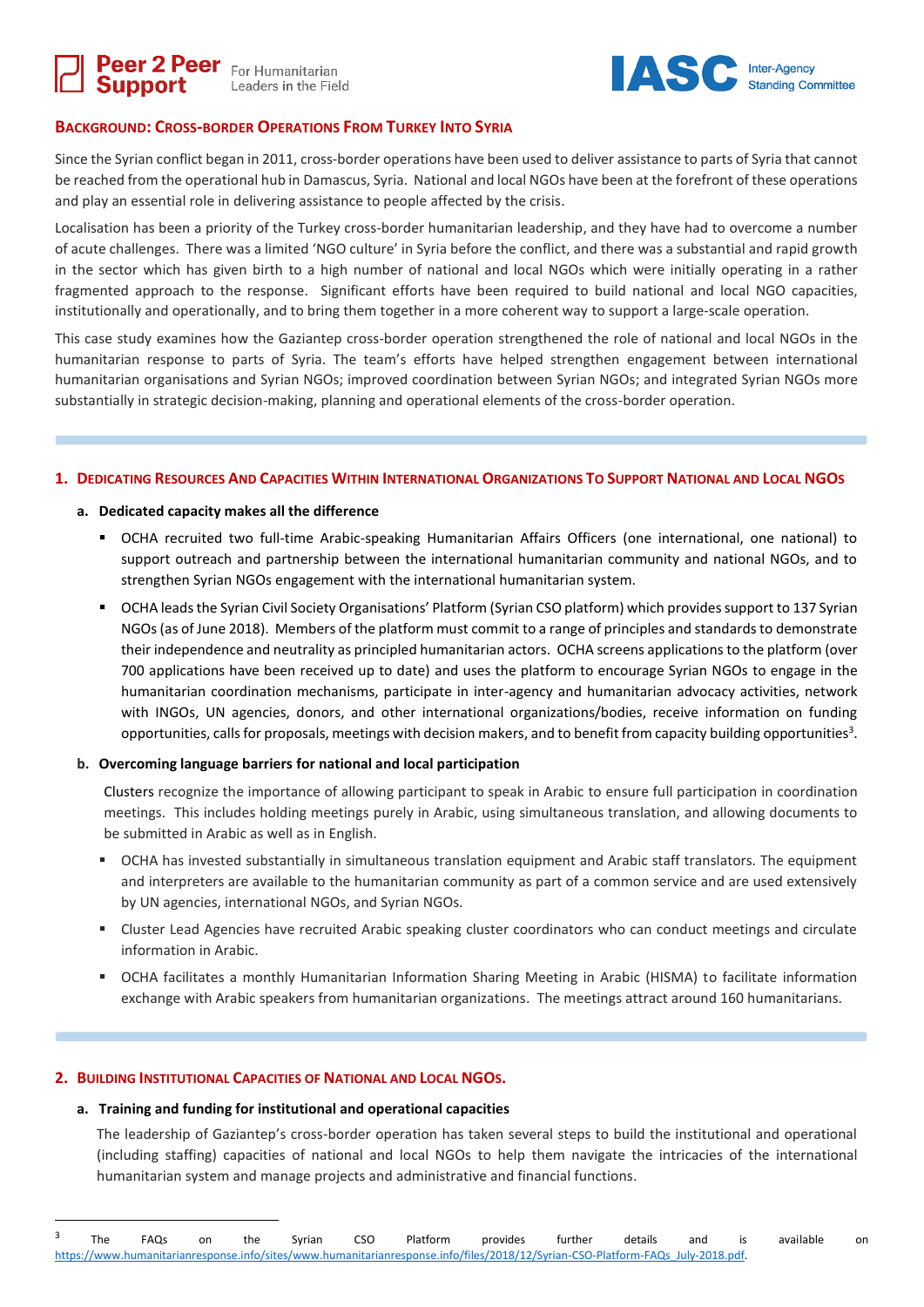Peer 2 Peer For Humanitarian Leaders in the Field



- Donors actively support international organizations with funds that are dedicated to national and local NGO capacity building projects. This has included mentoring and secondment approaches, as well as more traditional trainings focused on (1) the 'business' aspect of running and managing a humanitarian organization, and (2) supporting effective, principled and transparent delivery of cross-border assistance.
- Cluster Lead Agencies and a number of international NGOs invested in technical and managerial training for national and local NGOs that helped strengthen programme management (reporting, finances, transparency and accountancy, administration etc.) and to build technical capacities. One cluster hired a full-time Arabic-speaking trainer.
- OCHA invested in contextualized trainings on humanitarian principles, SPHERE standards, international legal frameworks, and the humanitarian programme cycle that supported Syrian NGOs in delivering more effectively and in an independent, impartial and neutral manner. OCHA has also supported the establishment of pools of Syrian trainers who deliver trainings on the above-mentioned subjects inside Syria.
- International organizations have used remote training modalities and technology such as WhatsApp and Skype to overcome logistical, administrative, and access issues that prevented international staff from travelling into Syria and made it difficult for Syrian staff to cross the border into Turkey, for face-to-face training.
- Recently, the cross-border humanitarian community in Turkey has increasingly focused on the key humanitarian issues such as PSEA, Duty of Care, and Security and Safety. More needs to be done to respond to challenges associated with the extremely dangerous and unpredictable environment in which humanitarian organizations operate.
- A working group composed of Syrian NGOs, INGOs and UN agencies is promoting the Principles of Partnership (as adopted by the Global Humanitarian Platform in 2007) and is advocating for training providers to coordinate efforts and minimize duplication capacity building programs for national and local NGOs.

## **b. Direct funding to national and local NGOs**

- The Turkey Humanitarian Fund (THF) provides direct funding to national and local NGOs. From 2014 to 2018, the THF directly allocated 37 per cent of its funds (more than 80 million USD) to national and local NGOs to empower them to operate as an integral part of the humanitarian response and not as sub-contractors of international organisations. The THF requires that national and local NGOs establish a robust and transparent risk management system to provide a degree of confidence to permit them to receive direct funding.
- The THF allows Syrian NGOs to include a 7 per cent overhead within their project budgets (a provision not usually included in grants from donors and international humanitarian organisations).
- Some donors allocate direct funding to national NGOs that have demonstrably built their operational capacity.

## **3. INTEGRATING NATIONAL AND LOCAL NGOS IN THE LEADERSHIP AND COORDINATION OF THE RESPONSE**

The large number of organisations involved in the cross-border Syria operation presented a serious coordination challenge to the cross-border operation. While the breadth of knowledge from a diverse number of organisations can be an advantage in many ways, decision-making bodies should be small, flexible, and sufficiently agile to facilitate decisionmaking. The leadership of the Gaziantep operation has taken steps to broaden representation to include Syrian NGOs into the leadership and coordination structures of the response without compromising an effective decision-making process.

## **a. National and local NGOs participation in clusters**

Cluster coordinators in Gaziantep actively reach out to Syrian NGOs to ensure their inclusion in the coordination of the response, ensuring that information is shared between international and national / local actors, and that there is effective collaboration between international and national / local actors in a spirit of equal partnership.

- Cluster coordinators have developed membership criteria and incentivized national / local participation in the cluster structure by holding meetings in Arabic and tying pooled fund access to cluster membership. This has increased Syrian NGOs engagement and participation in discussions and decision-making. Hundreds of Syrian NGOs are participating in the cluster meetings in Gaziantep. The Health Cluster has a membership that includes 40 Syrian NGOs and the Education Cluster has 90 Syrian NGO members (as of June 2018).
- Several Cluster Lead Agencies have brought Syrian NGOs into a co-coordination role alongside their international counterparts, which facilitates the enablement of Syrian NGO staff to learn about cluster coordination.